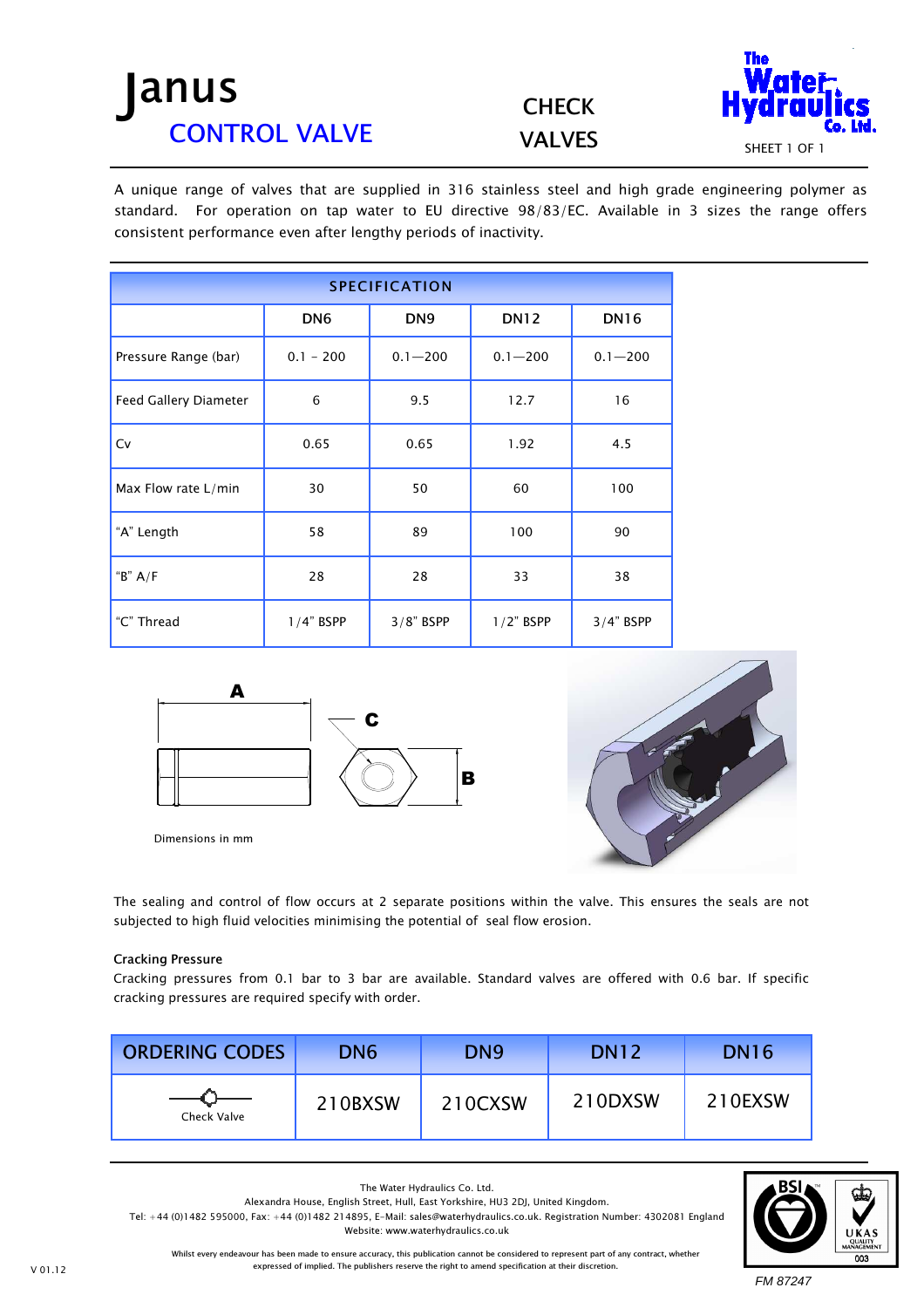## anus CONTROL VALVE

## PILOT OPERATED CHECK VALVE



Available as a bolt on option to the 4/3 and 4/2 directional control valve or as an individual valve, the PO Check offer bubble tight 100% seal operation for load or pressure holding applications.

| <b>SPECIFICATION</b>            |                                                                      |  |  |  |
|---------------------------------|----------------------------------------------------------------------|--|--|--|
| Max Inlet Pressure              | 200 bar                                                              |  |  |  |
| Operating Pressure Range        | 1 to 160 bar                                                         |  |  |  |
| Flow Range                      | $0-30$ L/min                                                         |  |  |  |
| Flow Characteristics 3:1<br>9:1 | $CV$ Rate $0.62$<br>Kv Rate 0.75<br>$Cv$ Rate $0.41$<br>Ky Rate 0.50 |  |  |  |
| <b>Feed Gallery Diameter</b>    | $9:1$ 4mm<br>$3.1$ 6mm                                               |  |  |  |
| Porting                         | 1/4" BSP (Parallel)                                                  |  |  |  |
| <b>Construction Materials</b>   | A.I.S.I 316/Polymer                                                  |  |  |  |

*To accommodate for a wide range of pilot operating pressures the valves are offered in 3:1 and 9:1 pilot to seal area ratios. This will allow the actuation of the valve to be controlled with minimum input and prevent operation from residual pressures* 



Available in single port or double port checked versions the valve can be used for locking a water cylinder in a stationary position. Actuation can only occur when the required pilot pressure is available

The design is available as a bolt on accessory for the  $4/3$  and  $4/2$  directional valves. A port adaptor block also is available for remote use, eg cylinder mounted.

| <b>ORDERING CODES</b>                                   | <b>STANDARD BUILD</b> | <b>MANIFOLD MOUNT</b> |
|---------------------------------------------------------|-----------------------|-----------------------|
| B1<br>A1<br>Double PO Check Valve 3:1 Ratio             | 213BJSW               | 2M13BJSW              |
| A1<br>R <sub>1</sub><br>Single PO Check Valve 3:1 Ratio | 211BJSW               | 2M11BJSW              |
| B1<br>A1<br>Double PO Check Valve 9:1 Ratio             | 222BJSW               | 2M22BJSW              |
| A1<br>B <sub>1</sub><br>Single PO Check Valve 9:1 Ratio | 219BJSW               | 2M19BJSW              |

The Water Hydraulics Co. Ltd.

Alexandra House, English Street, Hull, East Yorkshire, HU3 2DJ, United Kingdom.

Tel: +44 (0)1482 595000, Fax: +44 (0)1482 214895, E-Mail: sales@waterhydraulics.co.uk. Registration Number: 4302081 England

Website: www.waterhydraulics.co.uk



Whilst every endeavour has been made to ensure accuracy, this publication cannot be considered to represent part of any contract, whether expressed of implied. The publishers reserve the right to amend specification at their discretion.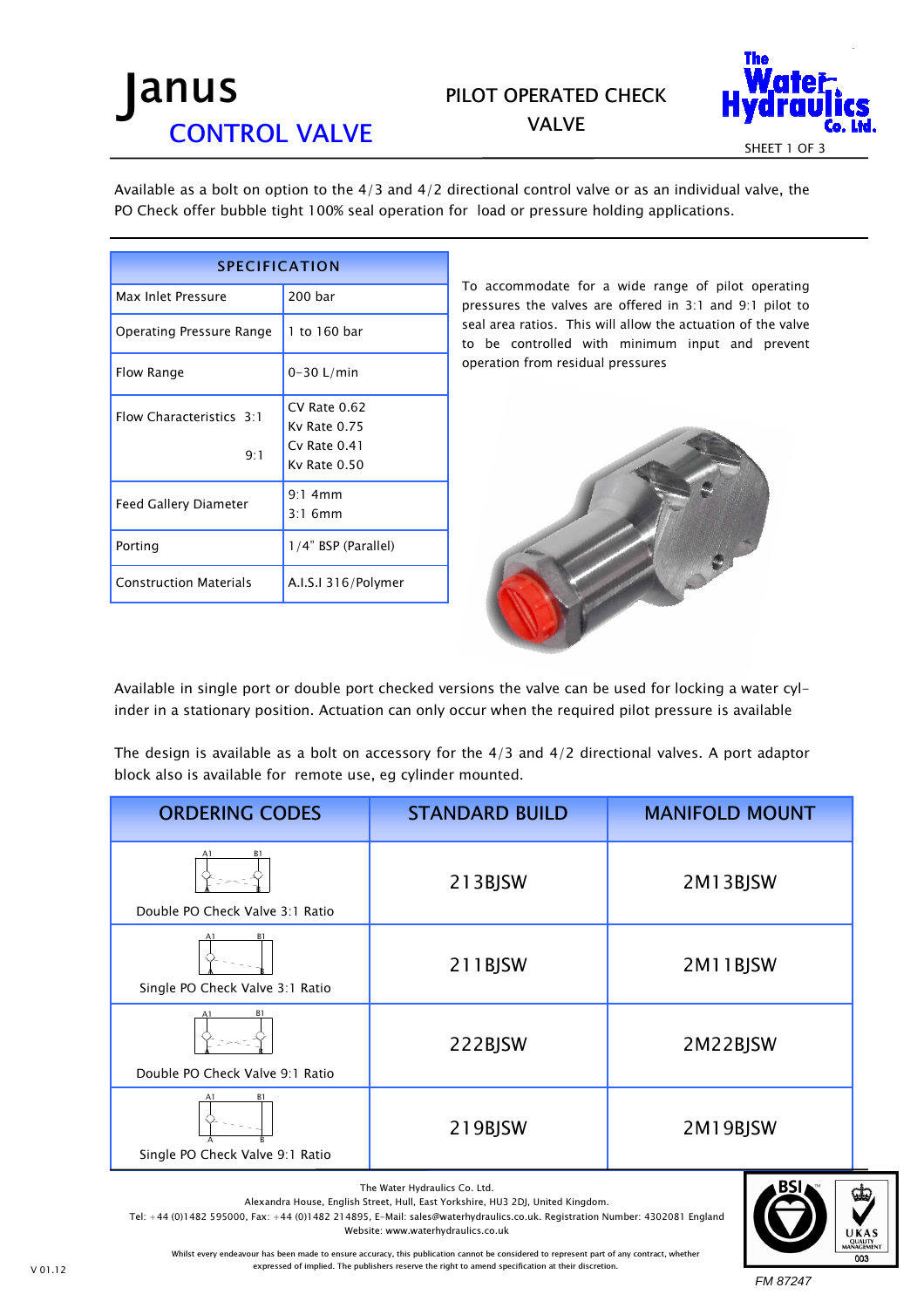

PILOT OPERATED CHECK VALVE



2M11BJSW & 2M19BJSW





FM 87247

Alexandra House, English Street, Hull, East Yorkshire, HU3 2DJ, United Kingdom. Tel: +44 (0)1482 595000, Fax: +44 (0)1482 214895, E-Mail: sales@waterhydraulics.co.uk. Registration Number: 4302081 England Website: www.waterhydraulics.co.uk

The Water Hydraulics Co. Ltd.

Whilst every endeavour has been made to ensure accuracy, this publication cannot be considered to represent part of any contract, whether expressed of implied. The publishers reserve the right to amend specification at their discretion.